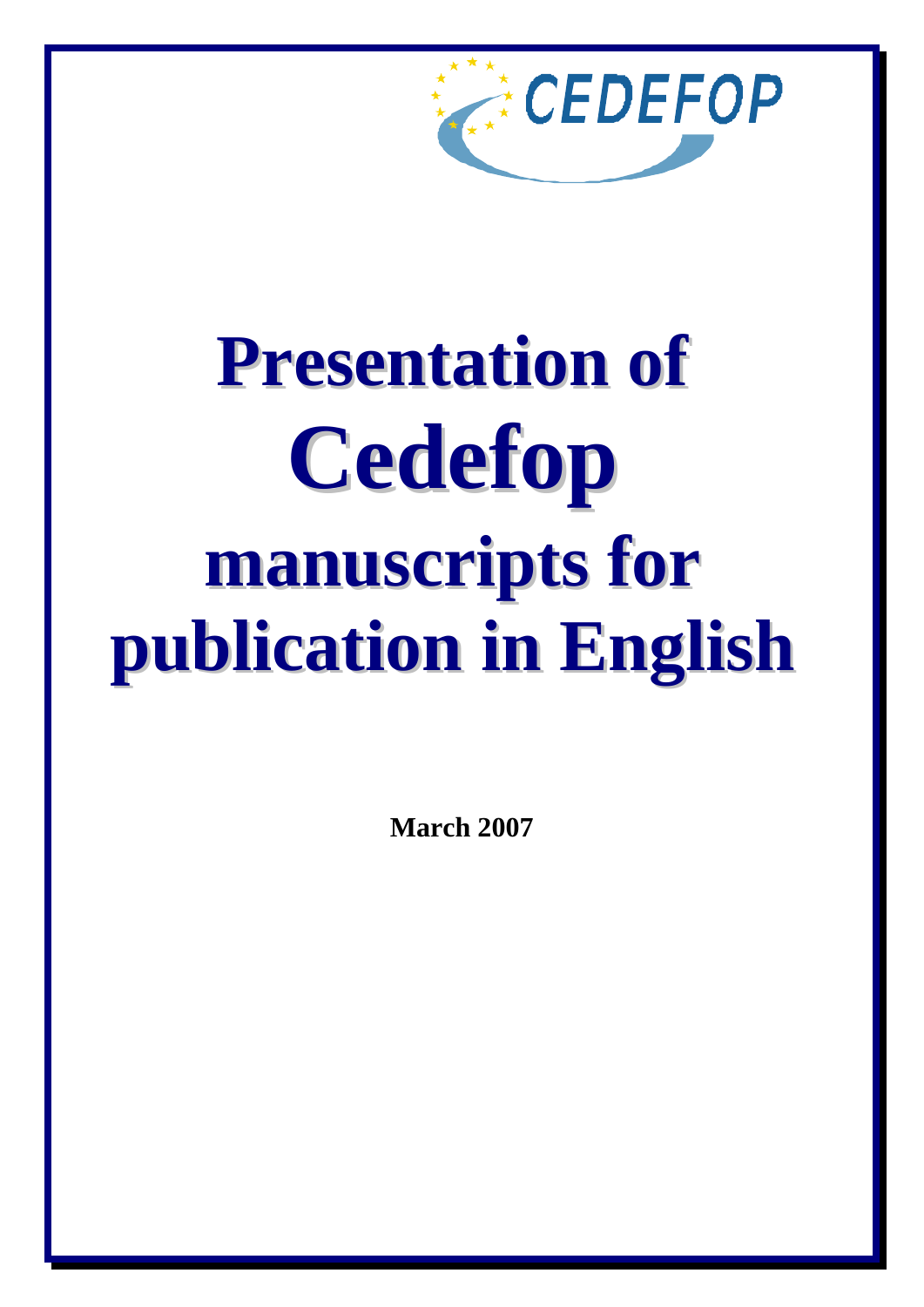# **1. Standardised formats and presentations**

All contributions should be prepared and submitted only in MS Word or MS Excel in Times New Roman, electronically and in hard copy (no scanned documents, Adobe, Quark, etc. or embedded objects (such as MS Project) – use only Excel charts). Ensure that language setting when preparing text is set on English (United Kingdom), but note spelling exceptions in the table at the end of this document. The Eurolook electronic template should be used within Cedefop to format manuscripts automatically.

## **1.1. Divisions of the text**

To present a well-structured work the text should be broken down into divisions and subdivisions. These should never exceed seven levels (including listed points). If more headings are needed after heading four, use (in roman) may be made of listed point values: (a), (i),  $\bullet$ . However, care must be taken to leave the appropriate value(s) to cover listed points.

## **1.2. Example of Cedefop presentation**

Part One or **I** or **II**, etc. (if appropriate). Use Cedefop template (Eurolook) for creating your document with appropriate heading values.

# **1. Heading one (chapter number)**

This space may be used for text, e.g. introduction.

## **1.1. Heading two (section)**

Listed points should be introduced by a full sentence and have the following features:

- (a) introduce the list with a colon;
- (b) label each item with a small letter in parentheses;
- (c) start each item with a small letter;
- (d) end each one with a semicolon;
- (e) put a full point at the end.

List of short items (without main verbs) should be presented as follows:

- (a) introductory colon,
- (b) no initial capitals,
- (c) end line with a comma,
- (d) close with a full point.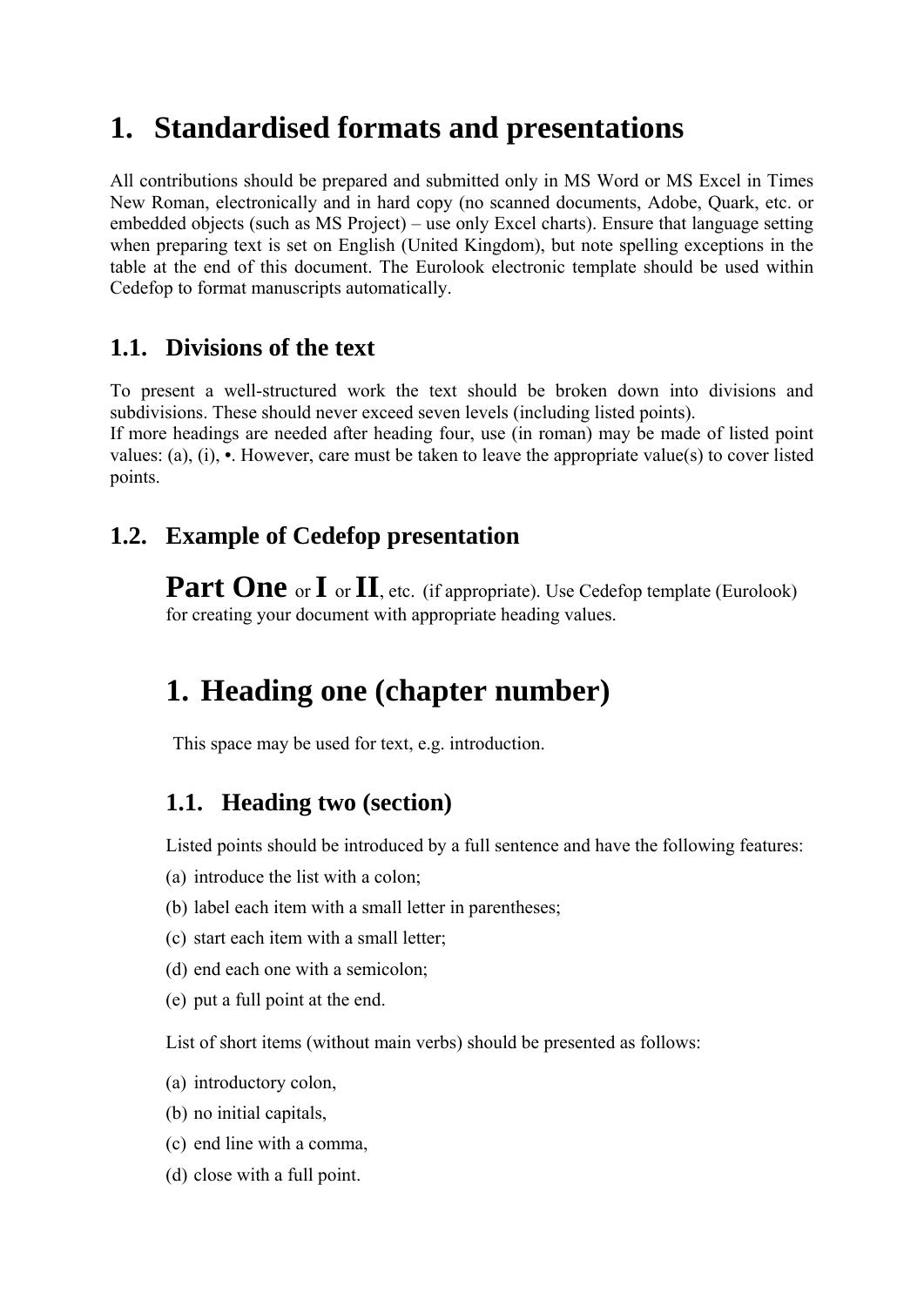Multiple listed points should never exceed three levels:

- (a) each level is indented:
	- (i) begin indent with a colon:
		- end each item with a semicolon;
	- (ii) put a full point at the end.

Bullets may be used for special emphasis, but in no circumstances should dashes (en rules) be used – either for emphasis or in lists.

#### **1.1.1. Heading three (section)**

References to footnotes in running text appear as a figure in superscript between parentheses with the same value as the text, preceded by a fixed space and followed by any punctuation. References to Cedefop $(1)$  $(1)$  $(1)$  also appear in the Commission communication  $(2)$  $(2)$  $(2)$ , but not in the text of the Council  $(3)$  $(3)$  $(3)$ . The footnote is always composed in Times New Roman. However rules for texts or titles written in italic or bold remain. When a reference to a footnote appears in a table, the note must appear within the table frame. Other elements can feature at the bottom of a table: asterisk, NB, source(s) in the order shown below.

#### **Unemployment rates (\*)**

|              |              |         |         | (%) |
|--------------|--------------|---------|---------|-----|
|              | 1995/96 (**) | 1996/97 | 2000/01 |     |
| Moon         |              |         | 1.4     |     |
| Sun          |              | . . 2   | 1.3     |     |
| Jupiter      | -            | 9.6     | 9.7     |     |
| <b>Total</b> |              | 2.1     | 12.4    |     |

(\*) Fictitious scenario.

 $(**)$  Half of 1995 was cancelled.

 $(1)$  This figure applies to those aged 200 or more.

( 2 ) This figure includes refugees.

NB: Provisional figures. *Source: Intergalaxy news.*

The word '*Source:*' should always be in italics. The actual source details should be in Times New Roman, with usual rules applying for titles, etc. to be written in italics or bold.

#### *1.1.1.1. Heading four (point)*

Having regard to Council Regulation (EEC) No 2913/92 of 12 October 1992 establishing the Community Customs Code  $\binom{4}{1}$  $\binom{4}{1}$  $\binom{4}{1}$ , ...

<span id="page-2-1"></span>( 2 ) Commission white paper on vocational education and training.

1

<span id="page-2-0"></span><sup>(</sup> 1 ) European Centre for the Development of Vocational Training.

<span id="page-2-2"></span> $\lambda^{3}$ ) Council draft regulation.

<span id="page-2-3"></span> $(4)$  OJ L 302, 19.10.1992, p. 1.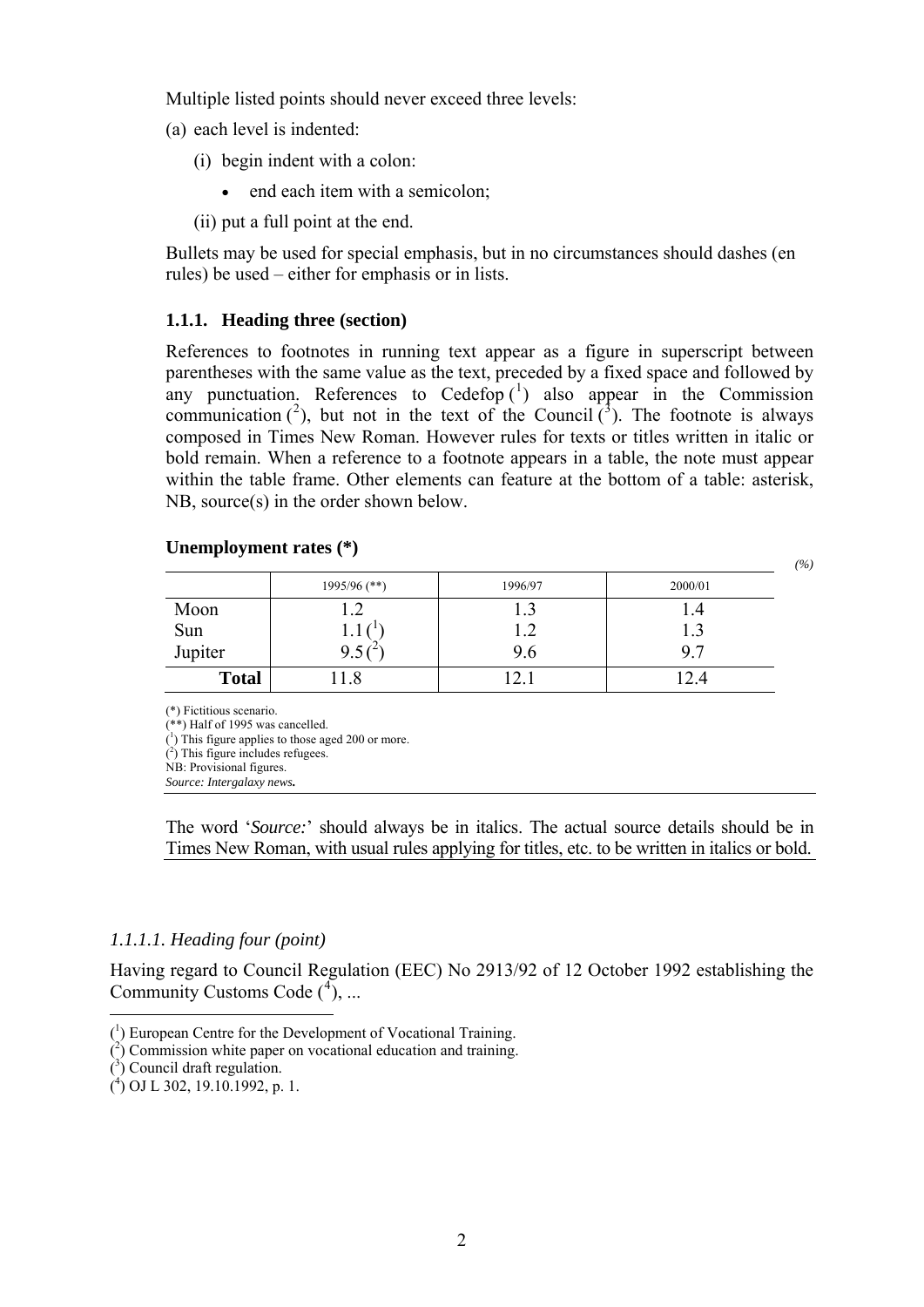## **1.3. Structure of Cedefop contributions**

On receipt of all the mandatory components listed below and the request for publication signed by the Directorate, the editing procedure can begin. The first stage is pre-editing, where the manuscript is returned to the secretary to correct clerical/style manual errors before it goes to an editor.

The components should appear in the manuscript in the order in which they appear in the table below.

| Foreword                   | optional  | not written by the author                                                                                                                                |  |  |
|----------------------------|-----------|----------------------------------------------------------------------------------------------------------------------------------------------------------|--|--|
|                            |           | usually written by a Cedefop project manager                                                                                                             |  |  |
| Preface by the author(s)   | optional  | an introduction to a contribution, stating its subject, scope,<br>etc. (it concerns the work as a whole)                                                 |  |  |
| Table of contents          | mandatory | the table of contents must reproduce exact titles and page<br>numbers                                                                                    |  |  |
|                            |           | use automatic table of contents but make sure template for<br>heading values according to this manual is used                                            |  |  |
| List of tables and figures | mandatory | the list of tables and figures must reproduce exact titles and<br>page numbers. This can be done automatically                                           |  |  |
| Executive summary          | mandatory | state the primary objectives, scope and main themes of the<br>document. The conclusions should be clearly shown                                          |  |  |
|                            |           | as far as possible, use keywords from the document but avoid<br>obscure terms, acronyms, abbreviations or symbols                                        |  |  |
|                            |           | describe findings as concisely and informatively as possible                                                                                             |  |  |
|                            |           | explain if they are experimental or theoretical results, data<br>sources, relationships, effects and trends observed                                     |  |  |
|                            |           | make clear whether numerical values are raw or derived and<br>whether they are the results of a single observation or<br>repeated measurements           |  |  |
|                            |           | describe the implications of the results and how they relate to<br>the purpose of the document                                                           |  |  |
|                            |           | conclusions can be associated with recommendations,<br>evaluations, applications, suggestions, new relationships, and<br>hypotheses accepted or rejected |  |  |
| Introduction               | optional  | this is considered a part of the text                                                                                                                    |  |  |
| and conclusions            |           | it is a preparation for, or explanation of, the text itself                                                                                              |  |  |
| Chapter 1, etc.            | mandatory | this is the main body of the text                                                                                                                        |  |  |
| Tables                     | optional  | make tables as simple and clear as possible                                                                                                              |  |  |
| (see example on p. 3)      |           | avoid abbreviations as much as possible                                                                                                                  |  |  |
|                            |           | always quote source                                                                                                                                      |  |  |
|                            |           | use upper and lower case, not all capitals                                                                                                               |  |  |
|                            |           | if one unit is used throughout the table, type it only once in<br>italic in parentheses on top right hand corner                                         |  |  |
|                            |           | if one unit is used throughout an entire column, type it only<br>once at head of column                                                                  |  |  |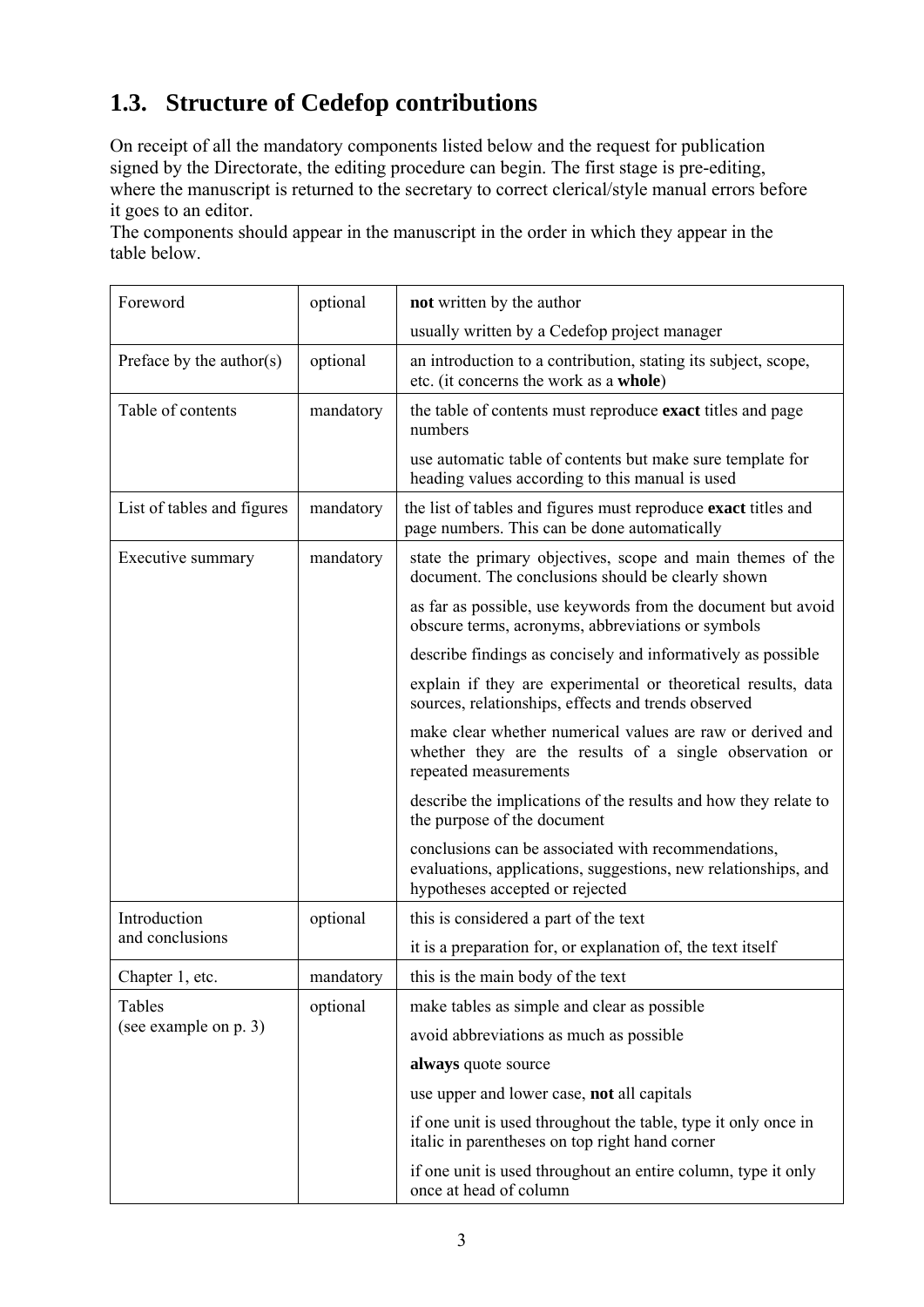|                                  |                                | for explanations at the foot of tables (other than footnotes),<br>use 'NB'                                                                                        |
|----------------------------------|--------------------------------|-------------------------------------------------------------------------------------------------------------------------------------------------------------------|
|                                  |                                | use 'million EUR' as a key in table, but in running text use<br>EUR 1 million                                                                                     |
| List of abbreviations            | mandatory                      | glossary of terms and abbreviations                                                                                                                               |
| Bibliography/references          | mandatory                      | must contain all works referred to in the text in alphabetical<br>order (including table sources) at the end of the publication<br>use Cedefop format (see below) |
| Index/keywords                   | optional                       | as required by Cedefop project manager                                                                                                                            |
| Annexes                          | optional                       | for example: legal provisions, benchmark statistics, etc.                                                                                                         |
| Abstract                         | mandatory                      | approximately 150 words                                                                                                                                           |
| (appears on back cover)          |                                | cite the subject, objectives, methodological principles,<br>sources, main themes, results and conclusions                                                         |
|                                  |                                | use keywords that could be utilised by a computer to select<br>texts                                                                                              |
|                                  |                                | do not use jargon or obscure terms, acronyms, abbreviations<br>or symbols unless they are defined in the summary                                                  |
|                                  |                                | if work consists of many different contributions, each one<br>should be accompanied by a very short abstract                                                      |
| Flyer (Reference series<br>only) | Mandatory<br>for Ref<br>series | Maximum 530 words. For promotion of paid publications.                                                                                                            |

#### **1.3.1. Bibliographies and references**

This section gives guidelines on how bibliographies and citations should be formatted in Cedefop publications. Further detailed information can be found in the Bibliography and citation guide issued by the Cedefop library and documentation services.

#### *1.3.1.1. Citations*

Citations in running text correspond to references in the bibliography. The Harvard standard uses the author's surname, or institution where appropriate, and the year of publication, i.e. (Barrett, 1991), (Cedefop, 1999). The bibliography is arranged according to the ISO 690:1987 standard, in alphabetical order by author or other first element. The bibliographies can be found in a section at the end of a text called either 'Bibliography' or 'References'.

Where an author has two or more publications cited from the same year, they should be listed as a, b, and so on, for example (Tessaring, 1999a) in running text. In the bibliography:

Tessaring, Manfred. *Glossary of technical terms in education, training and labour market research*. Luxembourg: Office for Official Publications of the European Communities, 1999 (a).

Tessaring, Manfred. *Training for a changing society: a report on current vocational education and training research in Europe.* Luxembourg: Office for Official Publications of the European Communities, 1999 (b). (Cedefop Reference series, 46.)

When a page reference is necessary (this applies to all quoted passages): (Smith, 1999, p. 17).

If there are two authors, both authors' names are cited, linked with 'and': (Descy and Tessaring, 2001). If more than two authors, the first author is cited with 'et al.' (Smith et al., 1999). Where two publications are referred to: (Smith, A., 1990; Smith, J., 1995).

Please note that where authors share the same surname, the initial should be included: (Smith, A., 1990), (Smith, J., 1995).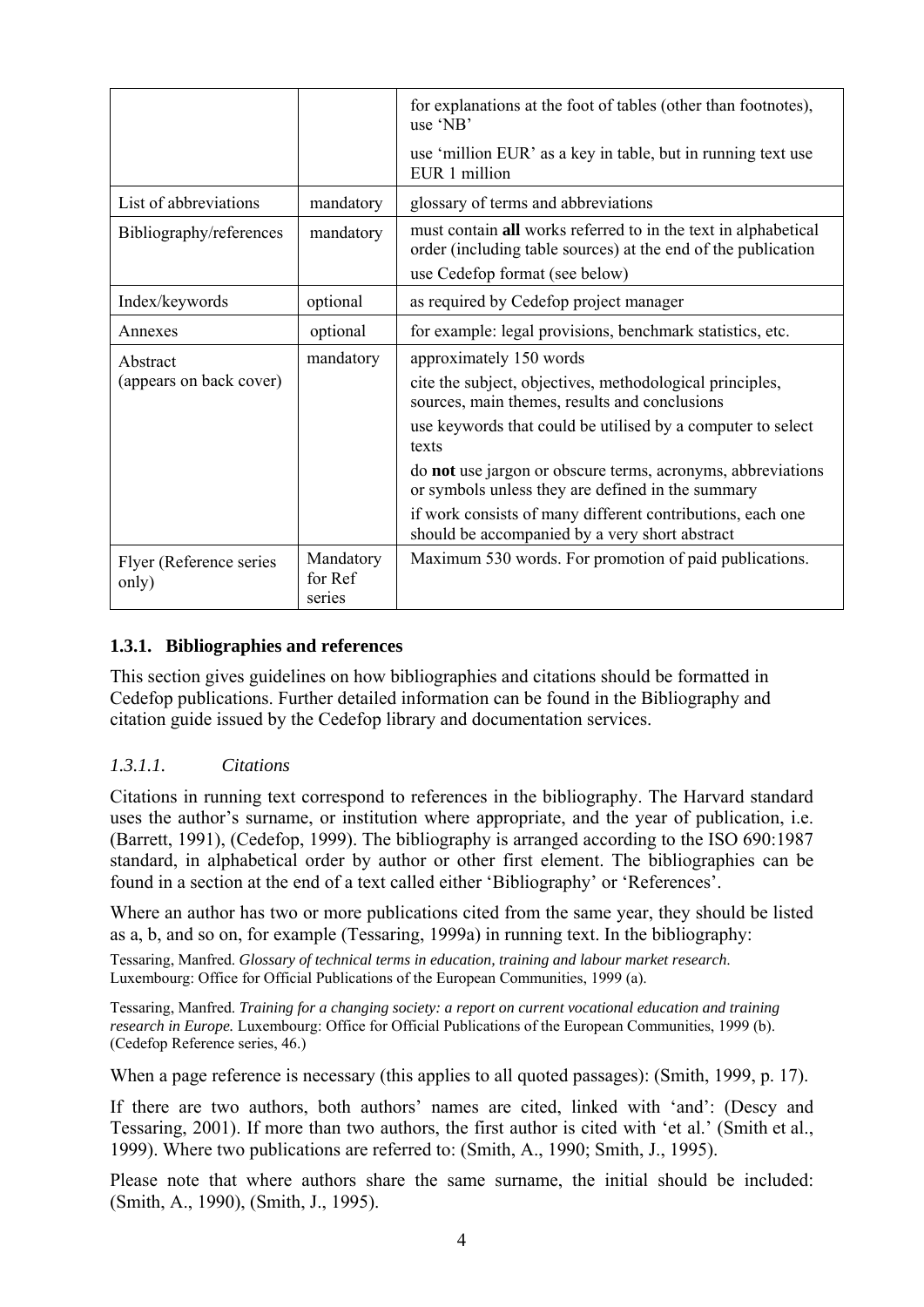If a title is shown as main entry in running text, a significant part of the title should appear in parentheses, e.g. (White paper on education and training, 1995, p. 35).

#### *1.3.1.2. Bibliography of cited references (ISO/ISBD compliant)*

The bibliography is part of the publication. It must be formatted according to the rules laid out in the ISO 690:1987 standard, examples of which are shown below.

All Cedefop publications are divided into two types:

- (a) where Cedefop is the author;
- (b) where Cedefop is not the author:
	- (i) 'Cedefop Reference series';
	- (ii) 'Cedefop Panorama series';
	- (iii) 'Cedefop Dossier series'.

#### **Publication titles:**

Do not change the spelling of words in publication titles, e.g. do not change 'competencies' to 'competences'. However capital letters are not required for each word in the title. Unless required, (see rules for capitals on page 15) only the first word of the title should begin with a capital letter.

Several elements must be considered when preparing bibliographies, namely: author(s), title, edition, place of publication, publisher, year of publication, series title and number, page number where appropriate. The structure will vary depending on:

#### **(a) personal authors:**

#### **Examples:**

1 author:

Sellin, Burkart. *The EC programme 'Comparability of vocational training qualifications': aims, working methods, evaluation*. Luxembourg: Office for Official Publications of the European Communities, 1991.

Skar, Mariann. *Mobility in the European health sector: the role of transparency and recognition of vocational qualifications*. Luxembourg: Office for Official Publications of the European Communities, 2001. (Cedefop Panorama series, 5).

#### 2 authors:

Descy, Pascaline; Tessaring, Manfred. *Training and learning for competence: second report on vocational training research in Europe: synthesis report*. Luxembourg: Office for Official Publications of the European Communities, 2001. (Cedefop Reference series, 6).

3 authors:

Clement, Werner; Tessaring, Manfred; Weisshuhn, Gernot. *Ausbildung und Einkommen in der Bundesrepublik Deutschland*. Nürnberg: Institut für Arbeitsmarkt- und Berufsforschung der Bundesanstalt für Arbeit, 1983.

More than 3 authors:

Ardila Tejedor, Ruth et al*. Comentarios al proyecto de constitución europea*. Granada: Editorial Comares, 1996.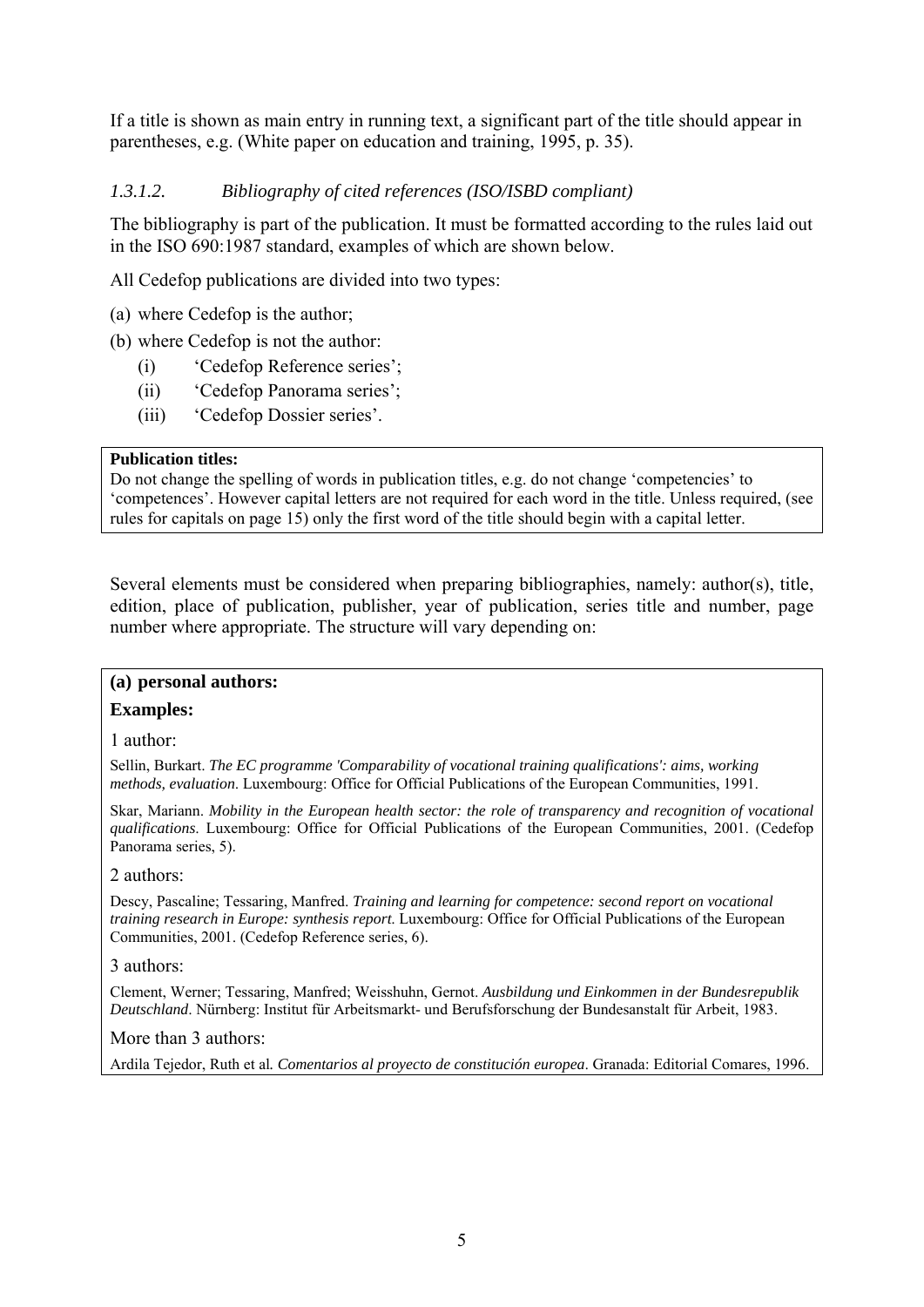#### **(b) where the author is an institution writing about its own policies and activities:**

This includes works published by mandate, such as work programmes, annual reports, etc. and works of an administrative nature, such as directories, catalogues and inventories.

#### **Examples:**

Cedefop. *Work programme 2000: approved at the meeting of the Management Board of 23 and 24 November 1999*. Luxembourg: Office for Official Publications of the European Communities, 2000.

European Parliament, *Rules of procedure*. Luxembourg: Office for Official Publications of the European Communities, 1999.

European Commission, Directorate General for Education and Culture. *Leonardo da Vinci compendium – Second phase 2000-06: Community vocational training action programme*. Luxembourg: Office for Official Publications of the European Communities, 2001.

#### **(c) where the title is the main entry:**

This is the case for most documents published by public organisations if no authors appear on the title page.

#### **Examples:**

*Labour market policies for the 1990s /* OECD. Paris: OECD, 1990.

*The simplification of the operating regulations for public limited companies in the European Union: final report, December 1995* / European Commission. Luxembourg: Office for Official Publications of the European Communities, 1996.

*White paper on education and training: teaching and learning* – *towards the learning society* / European Commission. Luxembourg: Office for Official Publications of the European Communities, 1995. (COM(95) 590 final).

*Key data on vocational training in the European Union* / European Commission, Directorate-General for Education and Culture; Eurostat; Cedefop. Luxembourg: Office for Official Publications of the European Communities, 1997.

*Best practice: state of the art and perspectives in the EU for improving the effectiveness and efficiency of European health systems* / European Commission, Directorate-General for Employment, Industrial Relations and Social Affairs. Luxembourg: Office for Official Publications of the European Communities, 1999.

#### **(d) if an article or part of a work:**

General rule of thumb: use 'In' when the article is part of a publication. Do not use 'In' when it is part of a journal.

#### **Examples:**

Shavit, Yves et al. Adult vocational guidance. In *From school to work*, 2nd ed. Oxford: Oxford University Press, 1998, p. 57-83.

Smith, John; Jones, Paul. Online training. In *Symposium on antenna technology and applied electromagnetics: 1998 conference proceedings; Ottawa, Ontario, 9-12 August 1997*, 1st ed. Manitoba: ANTEM, 1998, p. 671- 685.

Decision No 1999/382/EC of the Council of 26 April 1999 establishing the second phase of the Community vocational training action programme 'Leonardo da Vinci'. *Official Journal of the European Communities L*, 11 June 1999, Vol. 43, No 146, p. 33-47.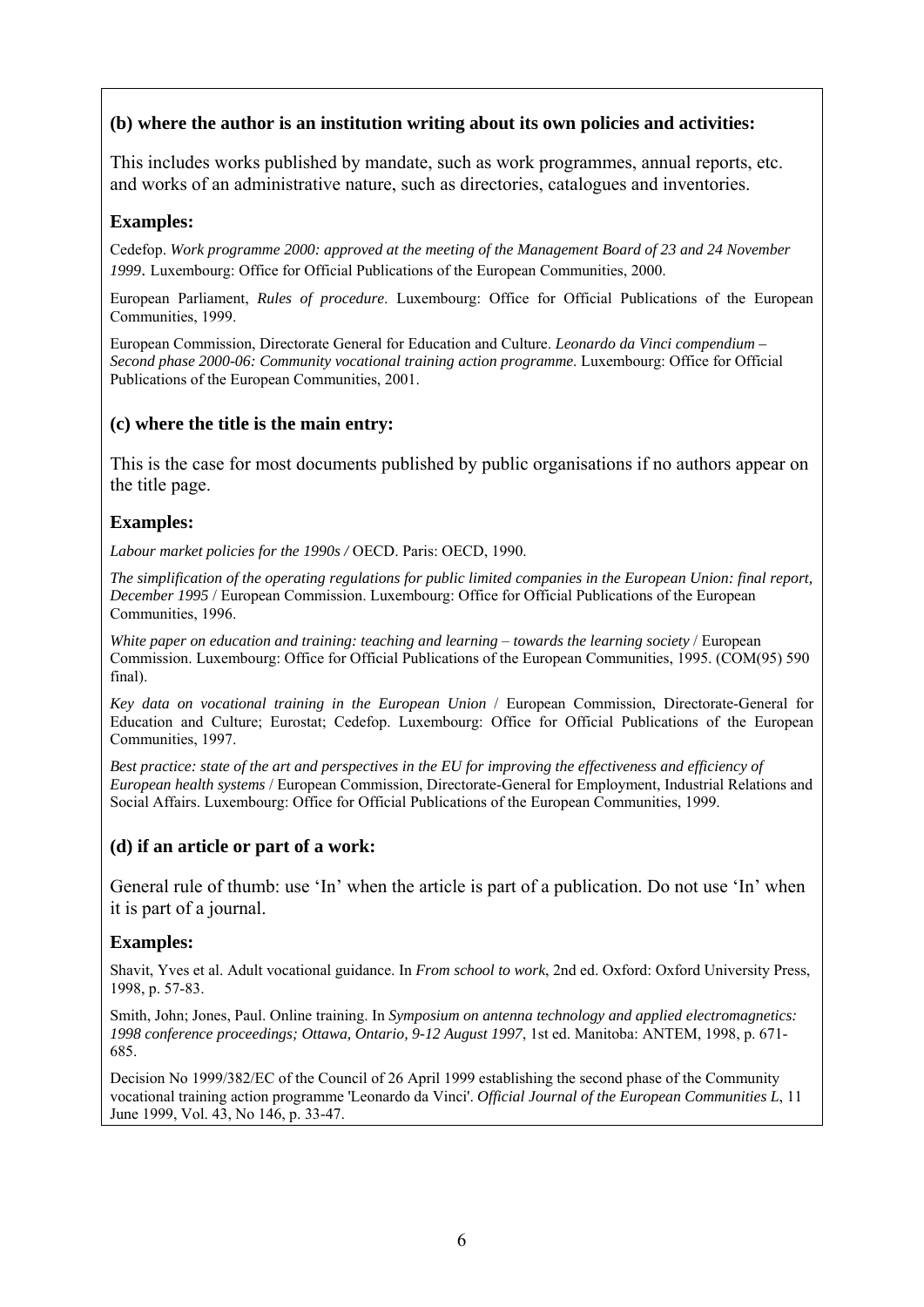Bainbridge, Steve; Murray, Julie. Political and legal framework for the development of training policy in the European Union: Part I – From the Treaty of Rome to the Treaty of Maastricht. *European Journal Vocational Training*, May-August 2000, No 20, p. 5-18.

Economic transformation in Hungary and Poland. *European Economy,* March 1990, No 43, p. 151-167.

Matheson, Catherine; Matheson, David. Languages of Scotland: culture and the classroom. *Comparative education*, Vol. 36, No 2, p. 211-221.

Smith, John; Jones, Paul; Müller, Rolf. Coping with surpluses: repaying national debt is becoming increasingly fashionable. *The Economist*, 20-26 May 2000, No 23, p. 46.

Wrigley, William. Parish registers and the historian. In Weaver, Ronald (ed.). *National index of parish registers*, 1968, Vol. 1, p. 155-167.

#### **(e) other examples:**

#### **Citation of works in a foreign language:**

Information such as p., Vol., No, etc. should be given in English, even if the publication is only available in another language, e.g.:

Die Programme der EU in der europäischen Bildungspolitik [special issue on European educational programmes]. *Berufsbildung*, 1999(a), Vol. 53, No 3, 63 p.

Also note the use of square brackets to present information which is not part of the work, or rough translations.

#### **Citation of multilingual works:**

Bjornavold, Jens; Sellin, Burkart. Recognition and transparency of vocational qualifications: the way forward = Reconnaissance et transparence des qualifications professionnelles: la voie à suivre = Anerkennung und Transparenz von beruflichen Befähigungsnachweisen: neue Wege. Luxembourg: Office for Official Publications of the European Communities, 1998. (Cedefop Panorama series, 5085.)

Union of Industrial and Employers' Confederations of Europe, UNICE. Leitlinien für partnerschaftlich gestaltete Zulieferbeziehungen im Industriebereich = Guidelines for partnership in industrial subcontracting. Luxembourg: Office for Official Publications of the European Communities, 1997.

Note use of  $=$  sign between each language version title.

#### **Citation of electronic sources:**

An electronic document may be the same as a printed one, however, it can be modified during its life cycle, in which case dates of any changes made are a necessary element to include. If some data which do not appear in the publication are known, this information can be added in square brackets.

Mandatory elements:

Primary responsibility [Date of update/revision]. Name of website. [Type of medium]. Availability from Internet [Date visited].

Example: European Centre for the Development of Vocational Training-Cedefop [February 1999]. Library and Documentation Service – Training Village [online]. Available from Internet: [http://www.trainingvillage.gr/etv/information\\_resources/library/ \[](http://www.trainingvillage.gr/etv/information_resources/library/)cited 12.1.2005].

If the text is not going to be published on the Internet remove the hyperlink together with the blue font and underlining from the web page address.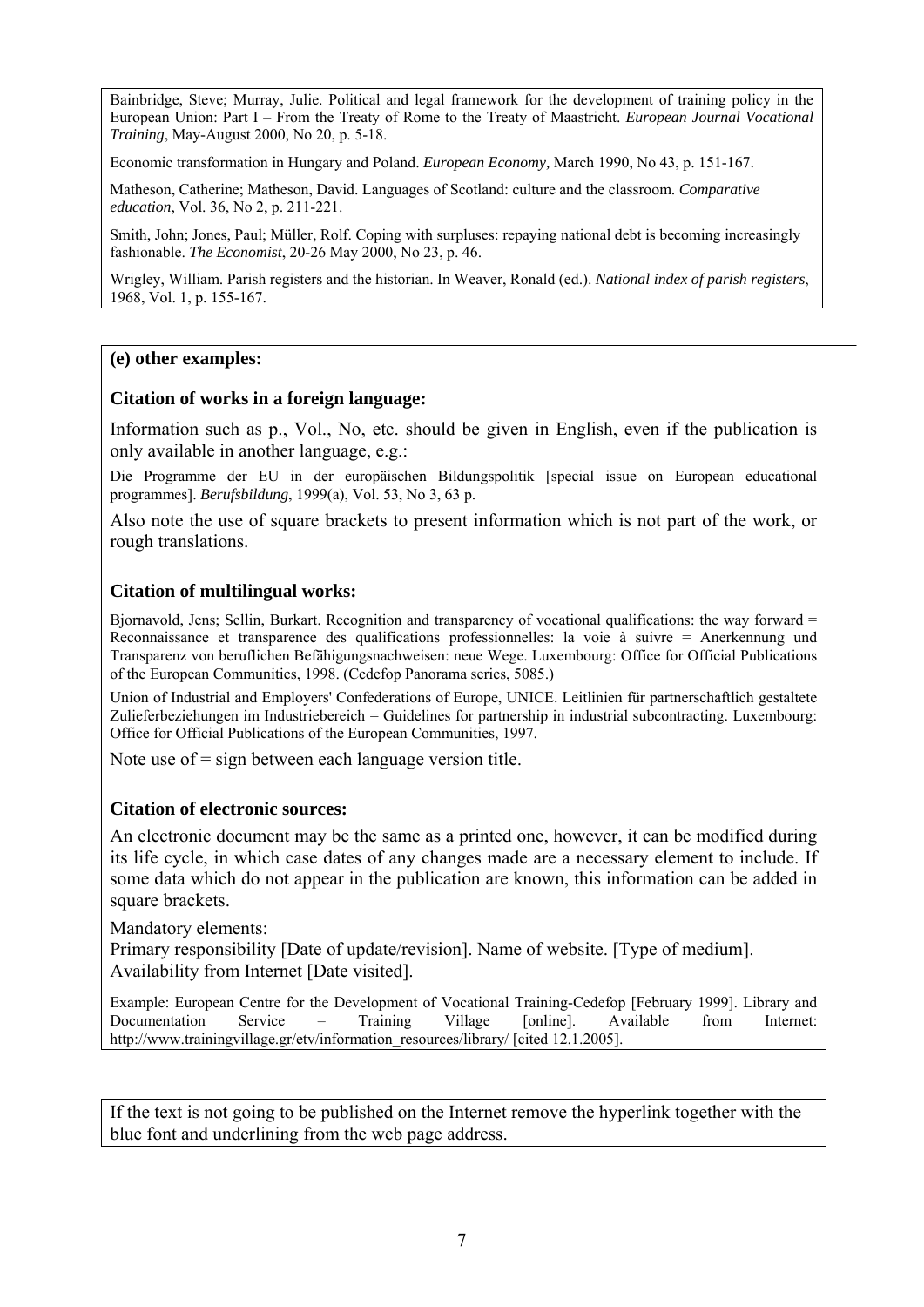## **1.4. Countries, languages and currencies: names, codes and listing order (updated January 2007)**

The rules for listing (protocol order of countries, listing order of language versions, etc.) have been adapted to accommodate the 12 new Member States.

#### **1.4.1. Countries: names, codes and protocol order**

The names of the Member States of the European Union must always be written and abbreviated according to the following rules:

• the order of protocol for the Member States is alphabetical, based on the original written form of the short name of each country;

| <b>Short name</b>       | <b>Short name</b> | <b>Official title</b>        | Code       | <b>Former</b>  |
|-------------------------|-------------------|------------------------------|------------|----------------|
| (original language)     | (English)         |                              |            | abbrev.        |
| Belgique/België         | Belgium           | Kingdom of Belgium           | <b>BE</b>  | $\bf{B}$       |
| България (Bălgarija)    | Bulgaria          | Republic of Bulgaria         | <b>BG</b>  |                |
| Česká republika         | Czech Republic    | Czech Republic               | CZ         |                |
| Danmark                 | Denmark           | Kingdom of Denmark           | <b>DK</b>  | <b>DK</b>      |
| Deutschland             | Germany           | Federal Republic of Germany  | DE         | D              |
| Eesti                   | Estonia           | Republic of Estonia          | EE         |                |
| Éire/Ireland            | Ireland           | Ireland                      | IE         | <b>IRL</b>     |
| Ελλάδα (Elláda)         | Greece            | Hellenic Republic            | EL         | EL             |
| España                  | Spain             | Kingdom of Spain             | ES         | E              |
| France                  | France            | French Republic              | <b>FR</b>  | $\overline{F}$ |
| Italia                  | Italy             | Italian Republic             | IT         | $\mathbf I$    |
| Κύπγος (Kypros)/ Kibris | Cyprus            | Republic of Cyprus           | <b>CY</b>  |                |
| Latvija                 | Latvia            | Republic of Latvia           | LV         |                |
| Lietuva                 | Lithuania         | Republic of Lithuania        | LT         |                |
| Luxembourg              | Luxembourg        | Grand Duchy of Luxembourg    | LU         | L              |
| Magyarország            | Hungary           | Republic of Hungary          | HU         |                |
| Malta                   | Malta             | Republic of Malta            | MT         |                |
| Nederland               | Netherlands       | Kingdom of the Netherlands   | NL         | <b>NL</b>      |
| Österreich              | Austria           | Republic of Austria          | AT         | $\mathbf{A}$   |
| Polska                  | Poland            | Republic of Poland           | <b>PL</b>  |                |
| Portugal                | Portugal          | Portuguese Republic          | PT         | $\mathbf{P}$   |
| România                 | Romania           | Romania                      | <b>RO</b>  |                |
| Slovenija               | Slovenia          | Republic of Slovenia         | SI         |                |
| Slovensko               | Slovakia          | Slovak Republic              | <b>SK</b>  |                |
| Suomi/Finland           | Finland           | Republic of Finland          | ${\rm FI}$ | <b>FIN</b>     |
| Sverige                 | Sweden            | Kingdom of Sweden            | $\rm SE$   | S              |
| <b>United Kingdom</b>   | United            | United Kingdom of Great      | <b>UK</b>  | <b>UK</b>      |
|                         | Kingdom           | Britain and Northern Ireland |            |                |

• The abbreviation to use = ISO code, except for Greece and the United Kingdom, for which EL and UK are recommended (instead of the ISO codes GR and GB). The former abbreviations (generally taken from the international code for automobiles) were used until the end of 2002.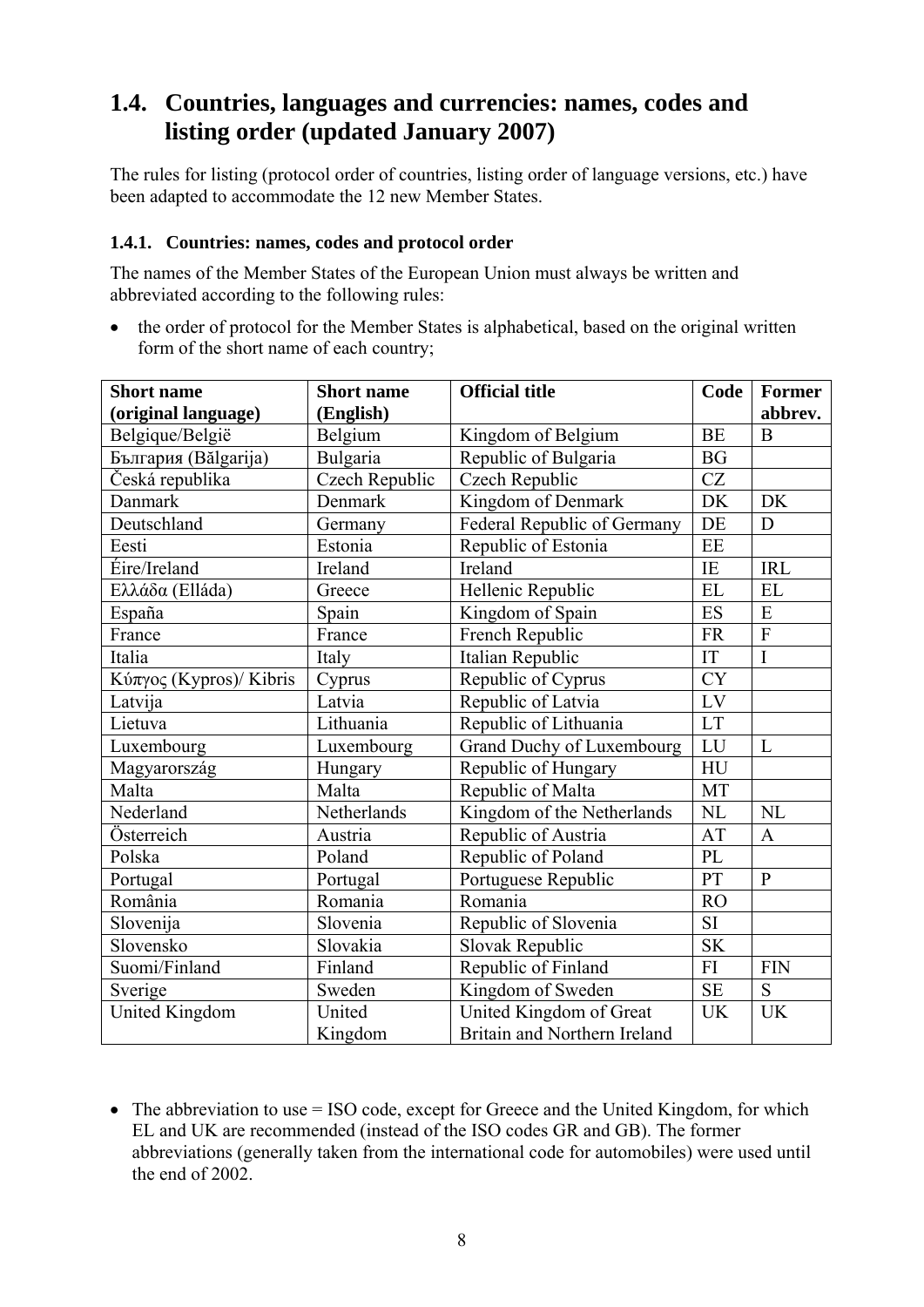- NB: Ireland is the full name laid down in the Irish Constitution; the short name is Éire/Ireland. Republic of Ireland/Irish Republic are incorrect in English.
- Use 'the Netherlands' not Holland, which is only part of the Netherlands (the provinces of North and South Holland); a capital T is not necessary on 'the'. In tables 'Netherlands' will suffice.
- Use 'United Kingdom' for the Member State, not 'Great Britain', which comprises England, Scotland and Wales; these three together with Northern Ireland are the constituent parts of the United Kingdom. The purely geographical term 'British Isles' includes Ireland and the Crown Dependencies (the Isle of Man and the Channel Islands which are not part of the United Kingdom).

In running text, use the above order of country names for Member States, but English alphabetical order if a list includes candidate and/or non-Community countries: Australia, Denmark, Finland, Romania, Spain, the United Kingdom, etc. Do not use the ISO code in running text; write the country name in full.

Since January 2007, three countries remain on the list of candidate countries (CCs) for possible accession:

| <b>Short name</b>        | <b>Short name</b> | <b>Official title</b> | <b>ISO</b> code |
|--------------------------|-------------------|-----------------------|-----------------|
| (original language)      | (English)         |                       |                 |
| Hrvatski                 | Croatia           | Republic of Croatia   | <b>HR</b>       |
| поранешна југословенска  | former            | the former Yugoslav   | MK <sup>1</sup> |
| Република Македонија (*) | Yugoslav          | Republic              |                 |
|                          | Republic of       | of Macedonia          |                 |
|                          | Macedonia,        |                       |                 |
| Türkiye                  | Turkey            | Republic of Turkey    | TR              |

([\\*\)](http://publications.europa.eu/code/pdf/370000en.htm#fn*cand#fn*cand) Latin transliteration: поранешна југословенска Република Македонија = poranešna jugoslovenska Republika Makedonija.

( [1](http://publications.europa.eu/code/pdf/370000en.htm#fn1-1#fn1-1) ) The ISO code (MK) is accepted, subject to addition of the following note: 'Provisional code which does not prejudge in any way the definitive nomenclature for this country, which will be agreed following the conclusion of negotiations currently taking place at the United Nations'.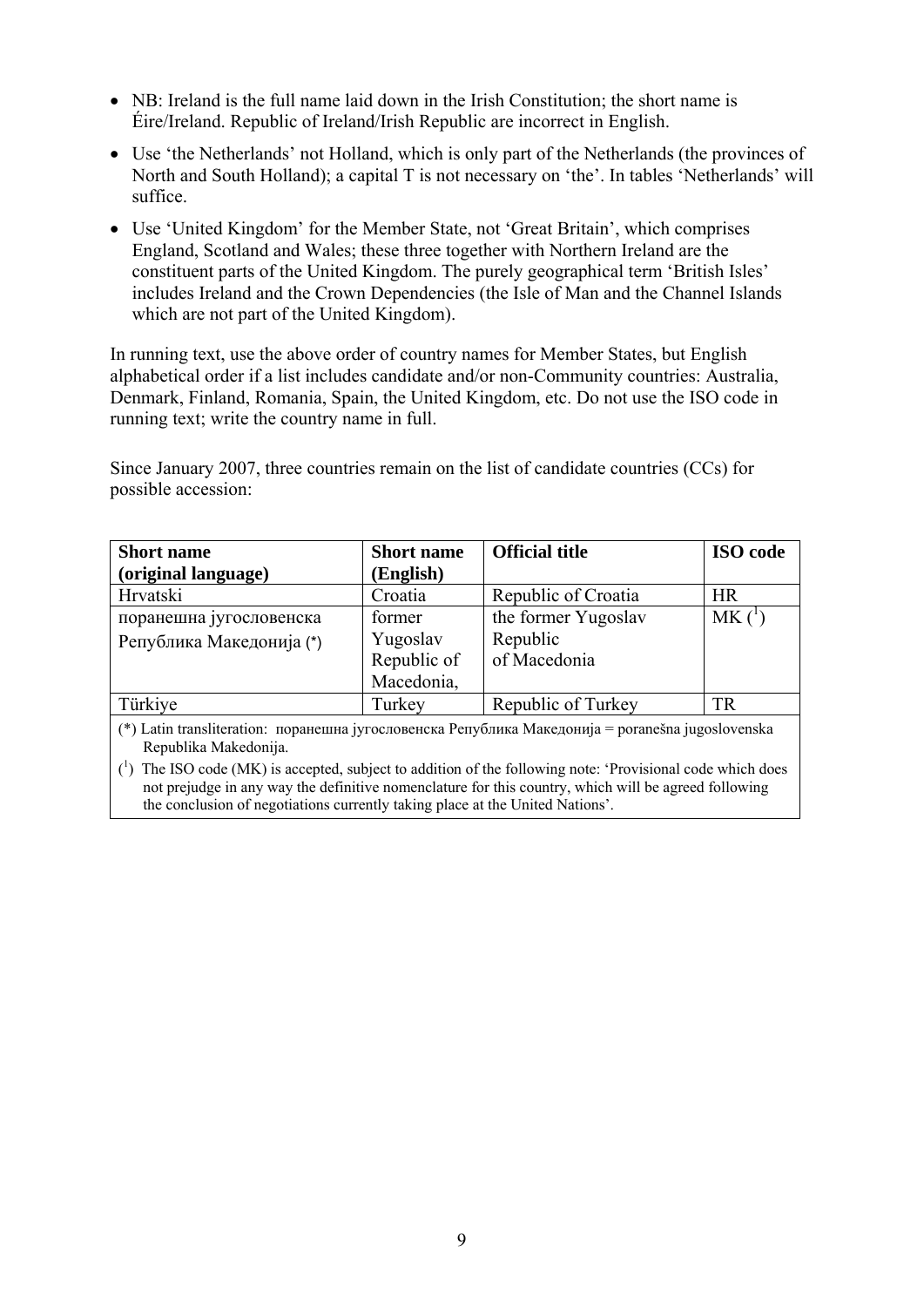### **1.4.2. Languages**

#### **Formal titles, codes and order of presentation of language versions**

The language versions should appear in the alphabetical order of their formal titles in their original written forms (the codes used are the ISO codes 639-1 in force, alpha-2 code — see also the ISO website).

| <b>Formal title</b>                 | <b>English title</b> | <b>ISO</b> code $(^2)$ |
|-------------------------------------|----------------------|------------------------|
| (source language) $(^1)$            |                      |                        |
| български (bulgarski)               | Bulgarian            | bg                     |
| español (castellano) $\binom{3}{2}$ | Spanish              | es                     |
| čeština                             | Czech                | $\mathbf{c}\mathbf{s}$ |
| dansk                               | Danish               | da                     |
| Deutsch                             | German               | de                     |
| eesti keel                          | Estonian             | et                     |
| ελληνικά (elliniká)                 | Greek                | el                     |
| English                             | English              | en                     |
| français                            | French               | $\operatorname{fr}$    |
| Gaeilge                             | Irish $(^4)$         | ga                     |
| hrvatski $(\overline{\ast})$        | Croatian             | hr                     |
| italiano                            | Italian              | $\overline{\text{it}}$ |
| latviešu valoda                     | Latvian              | 1v                     |
| lietuvių kalba                      | Lithuanian           | <sup>1</sup> t         |
| magyar                              | Hungarian            | hu                     |
| македонски (makedonski) (*)         | Macedonian           | mk                     |
| Malti                               | Maltese              | mt                     |
| Nederlands                          | Dutch                | nl                     |
| polski                              | Polish               | pl                     |
| português                           | Portuguese           | pt                     |
| română                              | Romanian             | ro                     |
| slovenčina (slovenský jazyk)        | Slovak               | sk                     |
| slovenščina (slovenski jezik)       | Slovene              | sl                     |
| suomi                               | Finnish              | $\overline{f}$         |
| svenska                             | Swedish              | SV                     |
| türkçe $(*)$                        | Turkish              | tr                     |

(\*) Candidate countries.

 $($ <sup>1</sup> ) Capital or lower-case initial letter: follow the written form in the source language title.

 $($ <sup>2</sup> ) ISO codes for languages are written in lower-case letters; nevertheless, they are also written in capital letters for typographical presentation reasons.

 $\int_0^3$ ) In Spanish, the term lengua española or español substitutes castellano at the request of the Spanish authorities. The latter is the official designation of the language, but is only used to determine the place.

 $($ <sup>4</sup> ) Do not use the word 'Gaelic', the two terms are not synonymous.

#### **1.4.3. Order of languages in text (unilingual texts)**

In the text, the order for listing languages will vary according to the linguistic version. In English-language publications, languages should be listed in English alphabetical order: Bulgarian, Czech, Danish, Dutch, English, Estonian, Finnish, French, German, Greek, Hungarian, Irish, Italian, Latvian, Lithuanian, Maltese, Polish, Portuguese, Romanian, Slovak, Slovene, Spanish and Swedish.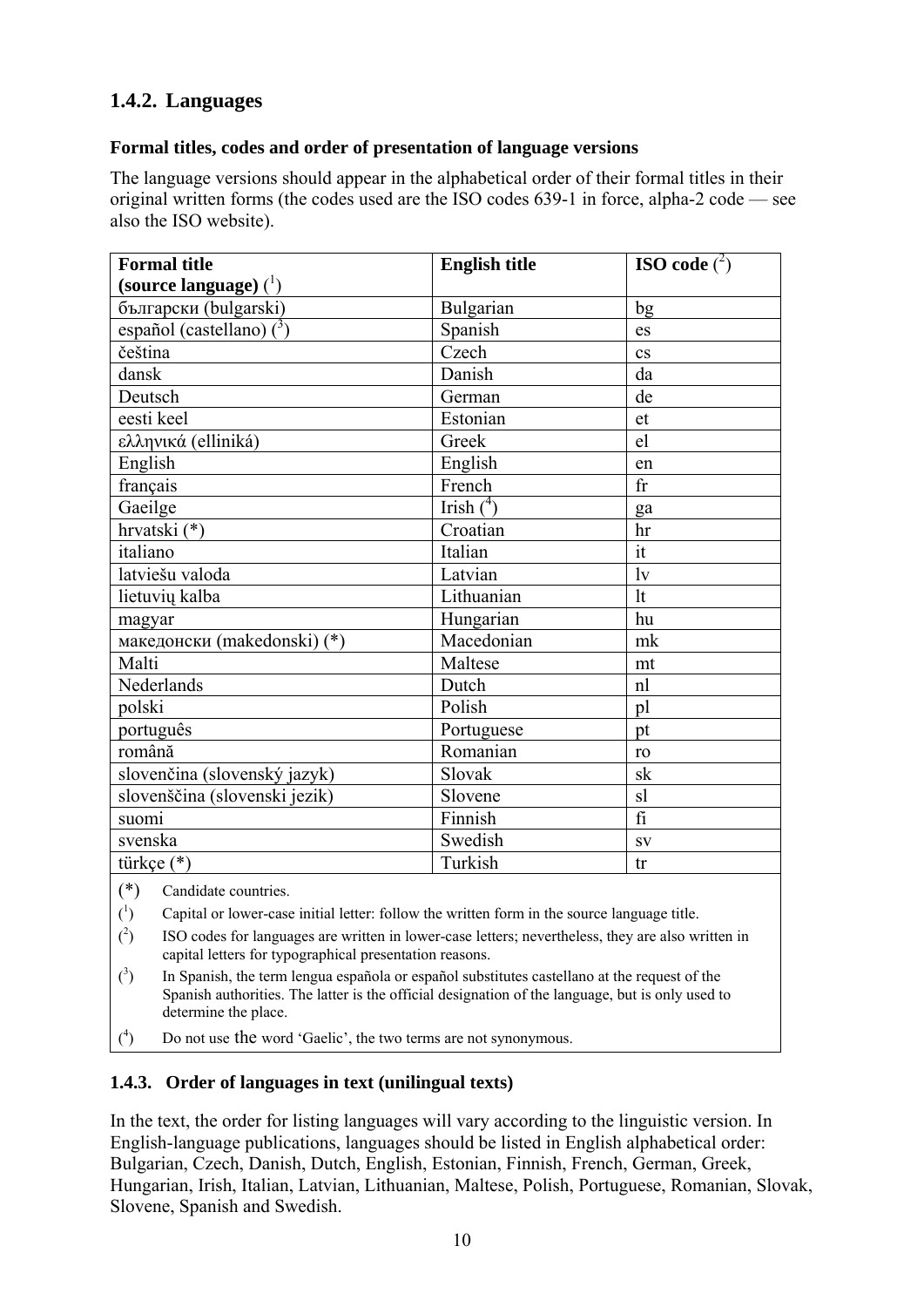When an agreement is also written in a non-Community language of a non-Community contracting country, the Community languages precede the aforementioned language for protocol reasons.

#### **1.4.4. Texts for the web (intranet/Internet)**

The enlargement increases the number of languages to such an extent that it is no longer convenient to use separate menu tabs for each language version ('language' tabs, small flags, etc.) as they would take up too much on-screen space.

It is, however, recommended to use a drop-down menu.

This display allows for one menu for all language versions.

This drop-down menu should not contain the country codes but the language titles, which are presented in alphabetical order in their source language.

These original written forms must be translated into Latin and impoverished to allow the correct display with any type of navigator (use 'Latin-1' characters (ISO-8859-1), adjusted by default for most regular users).

The language names should be followed by the ISO code, in parentheses, for example English (en).

#### **1.4.5. Currencies**

When using abbreviations for currencies, use the current ISO codes 4217 (see the ISO site).

Except for the euro, which appears first in any list, the currencies of the Member States should be presented in the alphabetical order of their codes.

| <b>Candidate countries</b> |  |  |
|----------------------------|--|--|
|                            |  |  |
|                            |  |  |
|                            |  |  |
|                            |  |  |
|                            |  |  |
|                            |  |  |

On 1 January 2002, the euro replaced 12 Community currencies: ATS (Austrian schilling), BEF (Belgian Franc), DEM (German mark), ESP (Spanish peseta), FIM (Finnish markka), FRF (French franc), GRD (Greek drachma), IEP (Irish pound), ITL (Italian lira), LUF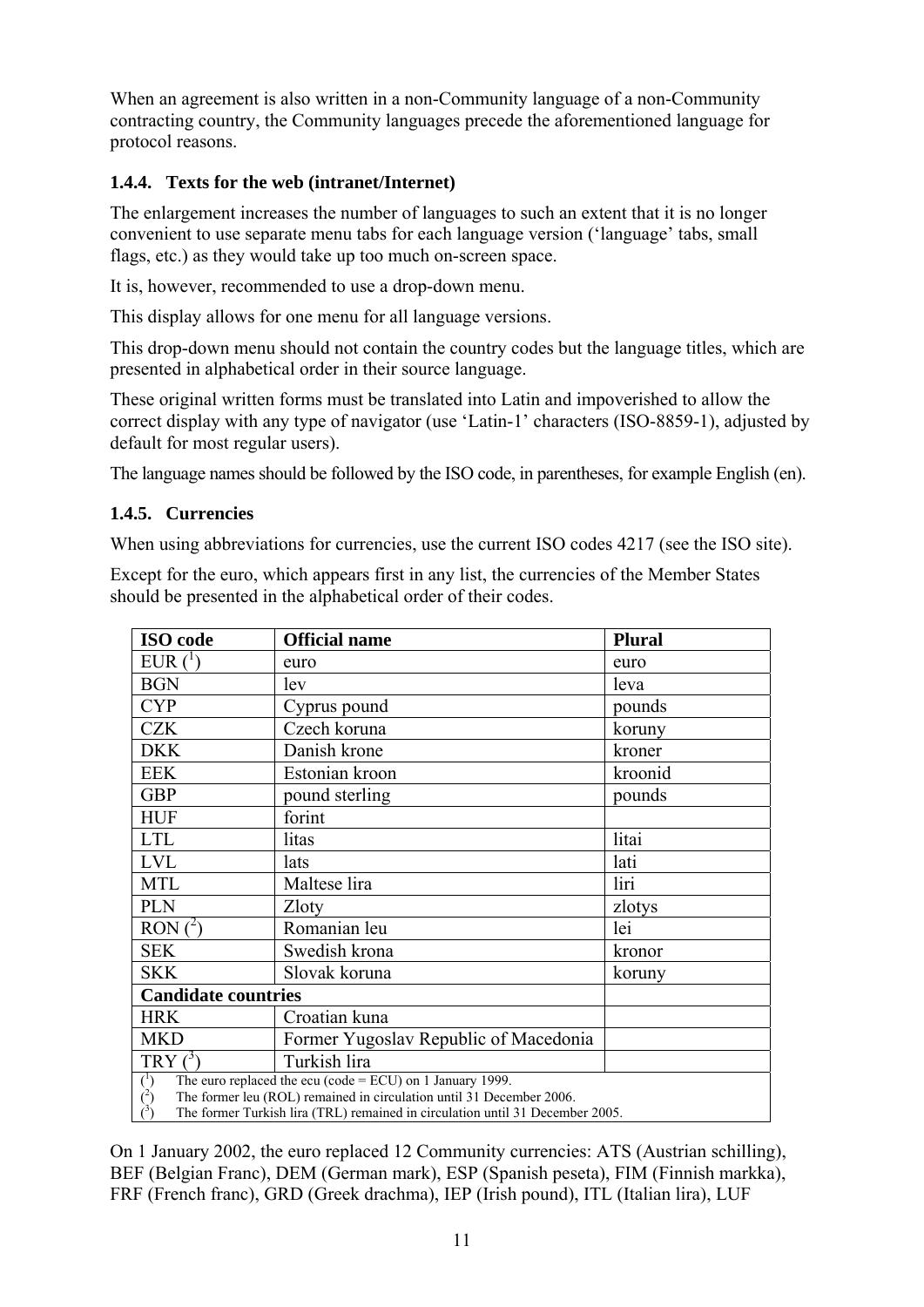(Luxembourg franc), NLG (Dutch guilder), PTE (Portuguese escudo). On 1 January 2007 the tolar (SIT) was replaced by the euro (Slovenia).

Note that the US dollar is always abbreviated as USD, e.g. USD 1 million. No currency symbols, such as  $f$ ,  $\$ and  $f$  should be used. All currency codes should appear before the amount, i.e. EUR 500 and GBP 5 000.

# **2. Table of general rules**

| <b>Abbreviations</b> | Abbreviations should be avoided if the sense is not clear. Spell out the abbreviation at the first                                                                 |  |  |  |
|----------------------|--------------------------------------------------------------------------------------------------------------------------------------------------------------------|--|--|--|
|                      | mention, add the abbreviation in parentheses and use the abbreviation thereafter.                                                                                  |  |  |  |
|                      | Note the difference between a true abbreviation, in which the end of the word is lopped off                                                                        |  |  |  |
|                      | (vol., co., inc.) and a contraction or suspension, in which the interior of the word is removed                                                                    |  |  |  |
|                      | (Mr, Dr, contd, Ltd). The contraction is always printed without the final full point, whereas the                                                                  |  |  |  |
|                      | abbreviation retains it.                                                                                                                                           |  |  |  |
| <b>Acronyms</b>      | An acronym is defined as 'a word formed from the initial letters of other words' (e.g. NATO,                                                                       |  |  |  |
|                      | Unesco). Some of these are formed from French titles (e.g. Cedefop).                                                                                               |  |  |  |
|                      | As a general principle, acronyms do not have a full point between the capitals.                                                                                    |  |  |  |
|                      | The first referral to an acronym in running text, should include the full explanation of the name                                                                  |  |  |  |
|                      | followed by the acronym in parentheses, e.g. human resources (HR).                                                                                                 |  |  |  |
|                      | Where an acronym, contraction or abbreviation, including names of programmes, of six letters                                                                       |  |  |  |
|                      | or more can be pronounced, it is printed in upper and lower case (e.g. Unesco, Esprit).                                                                            |  |  |  |
|                      | (Exceptions: Cedra, Phare, etc.)                                                                                                                                   |  |  |  |
|                      | Acronyms of names that are usually used in the plural should be written as they are spoken (e.g.<br>CEECs, SMEs, not CEEC, SME, etc. unless used as an adjective). |  |  |  |
|                      | Use capitals sparingly. They are often employed to excess in commercial and administrative                                                                         |  |  |  |
| <b>Capitals</b>      | circles. When in doubt use lower case, for instance for programme names, headings, reports,                                                                        |  |  |  |
|                      | forums, surveys and white papers. Examples for upper case are:                                                                                                     |  |  |  |
|                      | proper names of institutions, movements: Council of Europe, Christianity, the Crown, the                                                                           |  |  |  |
|                      | State;                                                                                                                                                             |  |  |  |
|                      | party denominations and organisations: Socialist Group, Fianna Fáil Party, but liberal,                                                                            |  |  |  |
|                      | socialist, etc., otherwise;                                                                                                                                        |  |  |  |
|                      | references to Community legislation and the EU: write Regulation, Decision, Directive,                                                                             |  |  |  |
|                      | Annex and Article (followed by a number) with capitals if they refer to specific Community                                                                         |  |  |  |
|                      | acts; use lower case for references to regulations, directives, etc. in a generalised sense and                                                                    |  |  |  |
|                      | when referring to proposed legislation (i.e. draft regulation, a possible new directive on ), EU<br>committees, Member States;                                     |  |  |  |
|                      | names of publications: use a capital for the first word only;                                                                                                      |  |  |  |
|                      | miscellaneous: Figure, Number, Plate (Fig., No, Pl.) and Amendment, Volume, Chapter,                                                                               |  |  |  |
|                      | Section, Article (Vol., Chap., Sect., Art.) should always have an initial capital when followed                                                                    |  |  |  |
|                      | by a numeral; conversely, paragraph, point, line, etc. should not be capitalised.                                                                                  |  |  |  |
|                      | Dates in the text should always be given in their full form (6 June 1992), whereas in footnotes                                                                    |  |  |  |
| <b>Dates</b>         | they should always be abbreviated, i.e. 6.6.1992, not 6.6.92; but use 1991-93, not 1991-1993                                                                       |  |  |  |
|                      | (exceptions: Eurostat titles and other multilingual publications).                                                                                                 |  |  |  |
|                      | NB: 'At its meeting from 23 to 25 July ' not ' 23-25 July ' in running text.                                                                                       |  |  |  |
|                      | Similarly 'At its meeting on 23 and 24 July ' not ' 23/24 July ' in running text.                                                                                  |  |  |  |
|                      | 1991/92 = one year: marketing year, financial year, academic year.                                                                                                 |  |  |  |
|                      | Write: 'Wednesday 25 June 1997' (no comma after day of the week).                                                                                                  |  |  |  |
| Electronic           | 'E-mail: ' (or e-mail) with colon                                                                                                                                  |  |  |  |
| addresses            | first name.familyname@cedefop.europa.eu (see Cedefop internal telephone list for id.s)                                                                             |  |  |  |
|                      | 'Internet:' with colon                                                                                                                                             |  |  |  |
|                      | www.cedefop.europa.eu                                                                                                                                              |  |  |  |
|                      | www.trainingvillage.gr                                                                                                                                             |  |  |  |
| <b>Phone and</b>     | Tel. (44-171) 873 90 90<br>with city code<br>Tel. (352) 49 98 88<br>no city code                                                                                   |  |  |  |
| fax numbers          | Fax (44-171) 873 84 63<br>with city code<br>Fax (352) 49 98 87<br>no city code<br>NB: see inside back cover of all official EU<br>publications for more examples.  |  |  |  |
|                      | The use of italics is restricted to:                                                                                                                               |  |  |  |
| <b>Italics</b>       | (a) book, film or play titles;                                                                                                                                     |  |  |  |
|                      | (b) names of periodicals ('the' in connection with the title should be lower case roman (normal                                                                    |  |  |  |
|                      | type) unless it is known that the article belongs to the title as in The Times);                                                                                   |  |  |  |
|                      |                                                                                                                                                                    |  |  |  |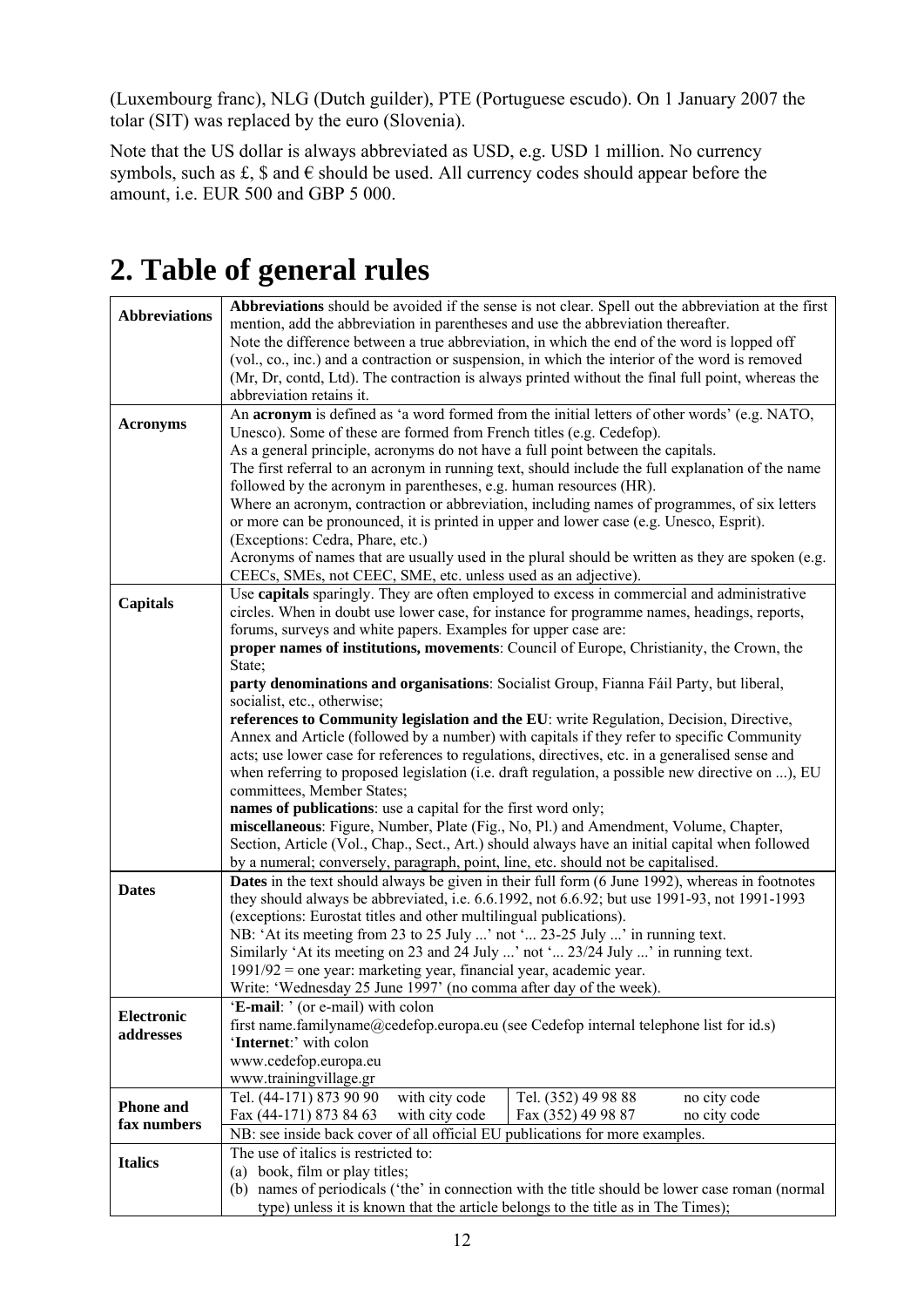| <b>Non-breaking</b><br>space<br>$(ctr l + shift +$<br>space)<br><b>Non-breaking</b><br>hyphen | (c) words and short phrases from foreign languages: Länder, carte blanche; except for proper<br>names, names of persons, institutions, places, etc. and not usually for foreign quotations.<br>Not all foreign words are italicised, however; some have been assimilated into current<br>English and are set in roman, e.g. café, alias, detour, ad hoc, et al., vice versa, etc. Latin<br>words that should be italicised are: inter alia, au fait, per se, vis-à-vis, ex ante, ex post, in<br>situ, etc.<br>When in doubt, consult the Concise Oxford Dictionary.<br>Italics should not be used for emphasis, neither should underlining, or bold!<br>Insert non-breaking spaces (nbs) in<br>Dates: Januarynbs1990, 15nbsMarchnbs1996<br>References: (Smith, nbs1997)<br>Numbers: SEKnbs10nbs500, ESPnbs10nbsbillion<br>Percentages: 10nbs%<br>Always use <b>non-breaking hyphens</b> (nbh) when a hyphen is necessary, e.g.<br>$50-100 = 50$ nbh $100$                                                                                                                                                                                                                                                                                                                                                                                                                                                                                                                                                                                                                                                                                                                                                                                                                                                                                                                                                                                                                                                                                                                                                                                                                                                                                                                                                                                                                                                          |
|-----------------------------------------------------------------------------------------------|--------------------------------------------------------------------------------------------------------------------------------------------------------------------------------------------------------------------------------------------------------------------------------------------------------------------------------------------------------------------------------------------------------------------------------------------------------------------------------------------------------------------------------------------------------------------------------------------------------------------------------------------------------------------------------------------------------------------------------------------------------------------------------------------------------------------------------------------------------------------------------------------------------------------------------------------------------------------------------------------------------------------------------------------------------------------------------------------------------------------------------------------------------------------------------------------------------------------------------------------------------------------------------------------------------------------------------------------------------------------------------------------------------------------------------------------------------------------------------------------------------------------------------------------------------------------------------------------------------------------------------------------------------------------------------------------------------------------------------------------------------------------------------------------------------------------------------------------------------------------------------------------------------------------------------------------------------------------------------------------------------------------------------------------------------------------------------------------------------------------------------------------------------------------------------------------------------------------------------------------------------------------------------------------------------------------------------------------------------------------------------------------------------------------|
| $(ctr l + shift +$<br>hyphen)                                                                 |                                                                                                                                                                                                                                                                                                                                                                                                                                                                                                                                                                                                                                                                                                                                                                                                                                                                                                                                                                                                                                                                                                                                                                                                                                                                                                                                                                                                                                                                                                                                                                                                                                                                                                                                                                                                                                                                                                                                                                                                                                                                                                                                                                                                                                                                                                                                                                                                                    |
| <b>Numbers</b>                                                                                | Spell out numbers one to nine, use digits thereafter. Where a range of numbers in the same<br>sentence fall above and below this limit use figures for both: '9 to 11', not 'nine to 11'.<br>However, 'of the 20 flower species on show, three were roses and two were tulips'.<br>Use of commas not acceptable in thousands, use a nbs. Use full point as decimal.<br>The following exceptions and rules apply:<br>(a) use the contraction 'No', plural 'Nos' (no points);<br>(b) ordinal numbers follow the same pattern, including centuries: ninth century, 19th century;<br>(c) the $1990s$ (never use 'the nineties', etc.);<br>(d) 1990-92 not 1990-1992; during 1990s not 1990's or '90s;<br>(e) $1\,000$ million equals 1 billion;<br>(f) where the number begins a sentence it should be spelled out in full. Avoid beginning a<br>sentence with a year: for example, instead of '1992 ' put 'In 1992 ' or 'From 1992 ';<br>(g) sums: EUR $2000000$ (or EUR $2$ million).<br>A range of numbers may be elided:<br>(a) page numbers: pp. $7-13$ , $312-17$ (Butcher). NB. use pp. $7-13$ in running text and use p. $7-13$<br>in bibliographies;<br>(b) use 'to' in case of ambiguity, particularly with measurements which may use a descending<br>as well as an ascending scale: 31-5 may mean 31 to 5 or 31 to 35; write either 'from 50 to<br>100' or '50-100'; but not 'from 50-100'.<br>Fractions: insert hyphens when used as an adverb or adjective (two-thirds complete, a two-<br>thirds increase), but not when used as a noun (an increase of two thirds).<br><b>Percentages:</b> 15 % (preferably use the symbol; see non-breaking space above), in words write<br>'per cent' (two words, no point): 20 % not 20 per cent.<br>Formulae in mathematical works: Authors should take particular care to distinguish between<br>l (lower case letter l) and 1 (the number), between O (capital letter O) and 0 (zero) and between<br>the roman numeral I and capital letter I.<br><b>Currency</b> : SEK 10 million; when used in running text with no amount, currencies should be<br>spelled out in full, e.g. Swedish krone, etc. (see p. 8).<br><b>Numbered paragraphs</b> and points are printed close up and in parentheses after the article<br>number; unnumbered items come before the article number:<br>The third indent of the second subparagraph of Article $2(1)$ of Regulation No |
| <b>Parentheses</b>                                                                            | <b>Round brackets:</b> Parentheses admit an insertion into the text which is not essential to its sense:<br>'I have seen charity (if charity it can be called) insult with an air of pity.'<br>The opening parenthesis is never preceded by a comma. If a whole sentence is within<br>parentheses, the full point must be placed before the closing parenthesis.                                                                                                                                                                                                                                                                                                                                                                                                                                                                                                                                                                                                                                                                                                                                                                                                                                                                                                                                                                                                                                                                                                                                                                                                                                                                                                                                                                                                                                                                                                                                                                                                                                                                                                                                                                                                                                                                                                                                                                                                                                                   |
|                                                                                               | <b>Square brackets:</b> These are used to interpolate a statement other than by the original author:<br>'They [the Lilliputians] rose like one man.'<br>Square brackets may also be used in administrative drafting to indicate optional passages or<br>those still open to discussion. It is not normal practice in English to use square brackets to<br>enclose text already in parentheses; double parentheses will suffice.                                                                                                                                                                                                                                                                                                                                                                                                                                                                                                                                                                                                                                                                                                                                                                                                                                                                                                                                                                                                                                                                                                                                                                                                                                                                                                                                                                                                                                                                                                                                                                                                                                                                                                                                                                                                                                                                                                                                                                                    |
| <b>Punctuation</b>                                                                            | The full stop is normally deleted from headings. 'Etc.' only needs one point if it ends a<br>sentence. Do not put two spaces after a full stop before starting a new sentence. Only one space<br>should be used. Abbreviations are followed by a point unless the last letter of the word is<br>included (a contraction), for example, Dr, Mrs, Ltd, but Co., Art., Chap.<br>NB: 'No' as in 'No 1' (a contraction of 'numero', not an abbreviation) is never followed by a                                                                                                                                                                                                                                                                                                                                                                                                                                                                                                                                                                                                                                                                                                                                                                                                                                                                                                                                                                                                                                                                                                                                                                                                                                                                                                                                                                                                                                                                                                                                                                                                                                                                                                                                                                                                                                                                                                                                         |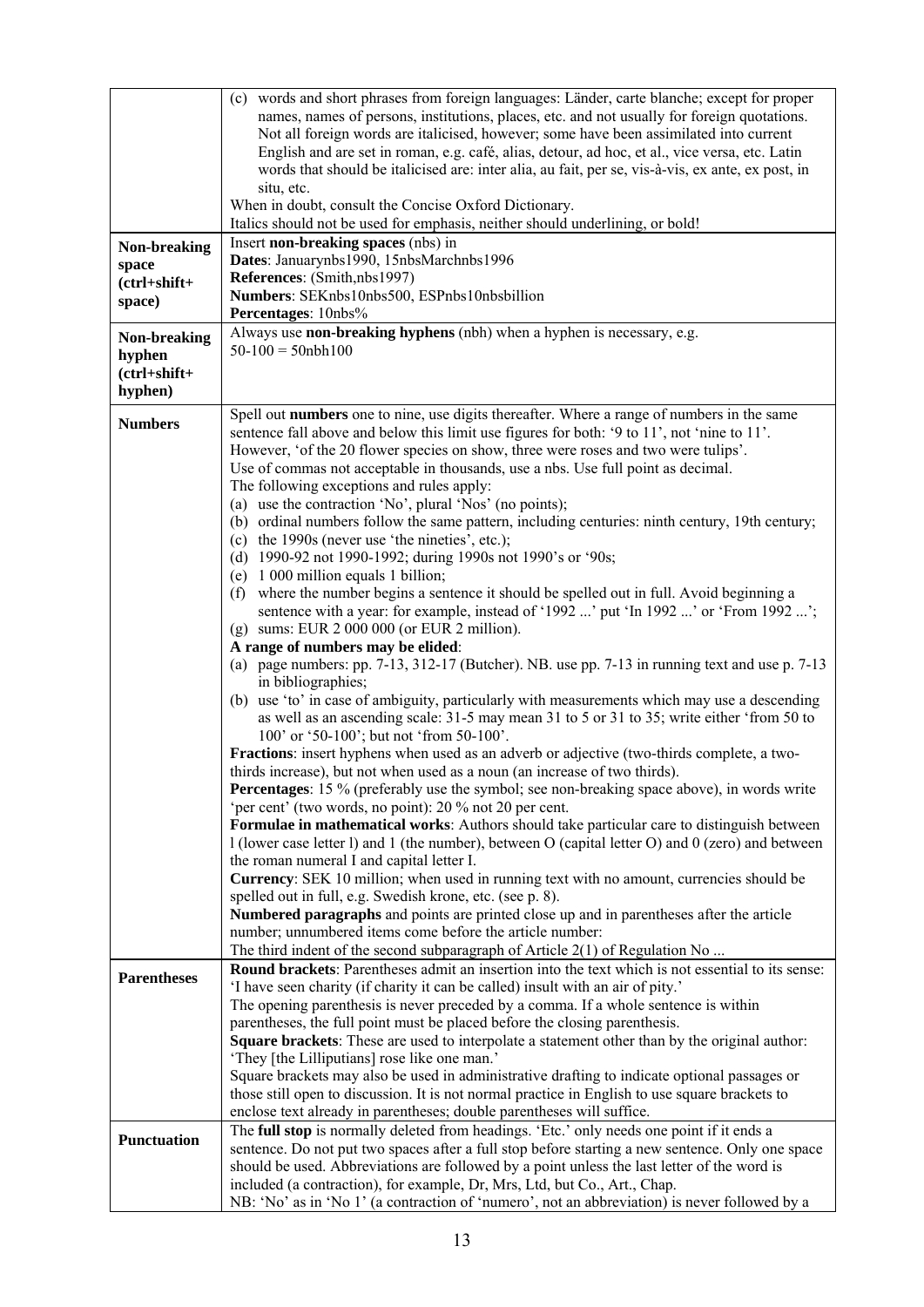|                     | point. In running text, only one space to follow a full stop that demarcates the end of a sentence.<br>Solidus: The solidus, also known variously as an oblique stroke, a slash or a shilling stroke, is<br>used for alternatives (and/or), to mean 'per' (km/day) and fractions (19/100).<br>Marketing years, financial years, etc. that do not coincide with calendar years are denoted by a<br>solidus, e.g. 1991/92, which is 12 months, rather than by a hyphen, e.g. 1991-92, which means<br>two years.<br>En rule /tiret/dash: never use as a hyphen or in listed points. It can be used as an alternative to<br>round brackets (see above).<br>Ellipsis:  is used to replace missing text. There should be one space on either side of the<br>ellipsis if it is in the middle of a sentence. 'Xxxx  xxx.' If at the end of a sentence, no full stop<br>is required. If replacing a line or paragraph, the ellipsis should be placed within square brackets<br>on a separate line.<br>'Xxx xxx xxx<br>$[]$<br>xxx xxx.' |
|---------------------|--------------------------------------------------------------------------------------------------------------------------------------------------------------------------------------------------------------------------------------------------------------------------------------------------------------------------------------------------------------------------------------------------------------------------------------------------------------------------------------------------------------------------------------------------------------------------------------------------------------------------------------------------------------------------------------------------------------------------------------------------------------------------------------------------------------------------------------------------------------------------------------------------------------------------------------------------------------------------------------------------------------------------------|
|                     | Ellipsis should not be used to replace the word 'etc.'                                                                                                                                                                                                                                                                                                                                                                                                                                                                                                                                                                                                                                                                                                                                                                                                                                                                                                                                                                         |
| Quotation<br>marks  | <b>Quotation marks:</b> Single quotation marks should always be used, but use double quotation<br>marks for a quotation within a quotation. If there should be yet another quotation within the<br>second quotation it is necessary to revert to single quotation marks. Punctuation must be placed<br>according to the sense; if it belongs to the quotation, it is quoted, otherwise it is not quoted. Do<br>not enclose titles of books, newspapers or foreign expressions in quotation marks as they are<br>usually displayed in italic. Use quotation marks to cite quotations from books and periodicals<br>rather than italic and do not indent passages of quoted text. The simultaneous use of italic and<br>quotation marks, however, must be avoided.<br>'They [the Lilliputians] rose like one man.'                                                                                                                                                                                                               |
| <b>Spelling and</b> | <b>Spelling</b> should follow the first entry in the <i>Concise Oxford Dictionary</i> , but use 's' in place of                                                                                                                                                                                                                                                                                                                                                                                                                                                                                                                                                                                                                                                                                                                                                                                                                                                                                                                |
| use of English      | 'z', e.g. characterise, specialise, etc.                                                                                                                                                                                                                                                                                                                                                                                                                                                                                                                                                                                                                                                                                                                                                                                                                                                                                                                                                                                       |
|                     | Hyphens:                                                                                                                                                                                                                                                                                                                                                                                                                                                                                                                                                                                                                                                                                                                                                                                                                                                                                                                                                                                                                       |
|                     | Hyphenate nouns composed of participle plus preposition (e.g. They discussed the buying-in of<br>sugar).                                                                                                                                                                                                                                                                                                                                                                                                                                                                                                                                                                                                                                                                                                                                                                                                                                                                                                                       |
|                     | Compound adjectives modifying a noun always take a hyphen (e.g. up-to-date statistics, in-                                                                                                                                                                                                                                                                                                                                                                                                                                                                                                                                                                                                                                                                                                                                                                                                                                                                                                                                     |
|                     | house training, long-term policies, foot-and-mouth disease) but policies in the long term.<br>Prefixes also take a hyphen (e.g. anti-American, non-cooperative, self-employed) unless the<br>prefix has become part of the word by usage (e.g. coordination, subsection, reshuffle).<br>Remove hyphens from words such as coordinate, cooperation, comanage, coworker, etc.<br>Note the use of: socioeconomic, macroeconomic, case-law, time limit, Advocate General, value<br>added, preempt, metaanalysis.                                                                                                                                                                                                                                                                                                                                                                                                                                                                                                                   |
|                     | Never replace a hyphen with an 'en' rule/dash/tiret.                                                                                                                                                                                                                                                                                                                                                                                                                                                                                                                                                                                                                                                                                                                                                                                                                                                                                                                                                                           |
|                     | General:                                                                                                                                                                                                                                                                                                                                                                                                                                                                                                                                                                                                                                                                                                                                                                                                                                                                                                                                                                                                                       |
|                     | competence and competences not competency, competencies                                                                                                                                                                                                                                                                                                                                                                                                                                                                                                                                                                                                                                                                                                                                                                                                                                                                                                                                                                        |
|                     | cv<br>database, data set, online                                                                                                                                                                                                                                                                                                                                                                                                                                                                                                                                                                                                                                                                                                                                                                                                                                                                                                                                                                                               |
|                     | each other means two people whereas one another means more than two people                                                                                                                                                                                                                                                                                                                                                                                                                                                                                                                                                                                                                                                                                                                                                                                                                                                                                                                                                     |
|                     | e-mail, e-learning, e-commerce, e-business                                                                                                                                                                                                                                                                                                                                                                                                                                                                                                                                                                                                                                                                                                                                                                                                                                                                                                                                                                                     |
|                     | extracurricular                                                                                                                                                                                                                                                                                                                                                                                                                                                                                                                                                                                                                                                                                                                                                                                                                                                                                                                                                                                                                |
|                     | fewer is used for things that can be counted individually whereas less is used for bulk or<br>volume                                                                                                                                                                                                                                                                                                                                                                                                                                                                                                                                                                                                                                                                                                                                                                                                                                                                                                                           |
|                     | lifelong not life long or life-long<br>mid-1990s                                                                                                                                                                                                                                                                                                                                                                                                                                                                                                                                                                                                                                                                                                                                                                                                                                                                                                                                                                               |
|                     | neoclassic                                                                                                                                                                                                                                                                                                                                                                                                                                                                                                                                                                                                                                                                                                                                                                                                                                                                                                                                                                                                                     |
|                     | online                                                                                                                                                                                                                                                                                                                                                                                                                                                                                                                                                                                                                                                                                                                                                                                                                                                                                                                                                                                                                         |
|                     | policy-makers<br>sectoral not sectorial                                                                                                                                                                                                                                                                                                                                                                                                                                                                                                                                                                                                                                                                                                                                                                                                                                                                                                                                                                                        |
|                     | transnational                                                                                                                                                                                                                                                                                                                                                                                                                                                                                                                                                                                                                                                                                                                                                                                                                                                                                                                                                                                                                  |
|                     | website                                                                                                                                                                                                                                                                                                                                                                                                                                                                                                                                                                                                                                                                                                                                                                                                                                                                                                                                                                                                                        |
|                     | workforce, workplace                                                                                                                                                                                                                                                                                                                                                                                                                                                                                                                                                                                                                                                                                                                                                                                                                                                                                                                                                                                                           |
|                     | worldwide                                                                                                                                                                                                                                                                                                                                                                                                                                                                                                                                                                                                                                                                                                                                                                                                                                                                                                                                                                                                                      |
|                     | benefit, benefiting, benefited                                                                                                                                                                                                                                                                                                                                                                                                                                                                                                                                                                                                                                                                                                                                                                                                                                                                                                                                                                                                 |
|                     | combat, combating, combated                                                                                                                                                                                                                                                                                                                                                                                                                                                                                                                                                                                                                                                                                                                                                                                                                                                                                                                                                                                                    |
|                     | focus (-es), focusing, focused                                                                                                                                                                                                                                                                                                                                                                                                                                                                                                                                                                                                                                                                                                                                                                                                                                                                                                                                                                                                 |
|                     | level, levelling, levelled (and counsel, label)<br>refer, referring, referred                                                                                                                                                                                                                                                                                                                                                                                                                                                                                                                                                                                                                                                                                                                                                                                                                                                                                                                                                  |
|                     |                                                                                                                                                                                                                                                                                                                                                                                                                                                                                                                                                                                                                                                                                                                                                                                                                                                                                                                                                                                                                                |